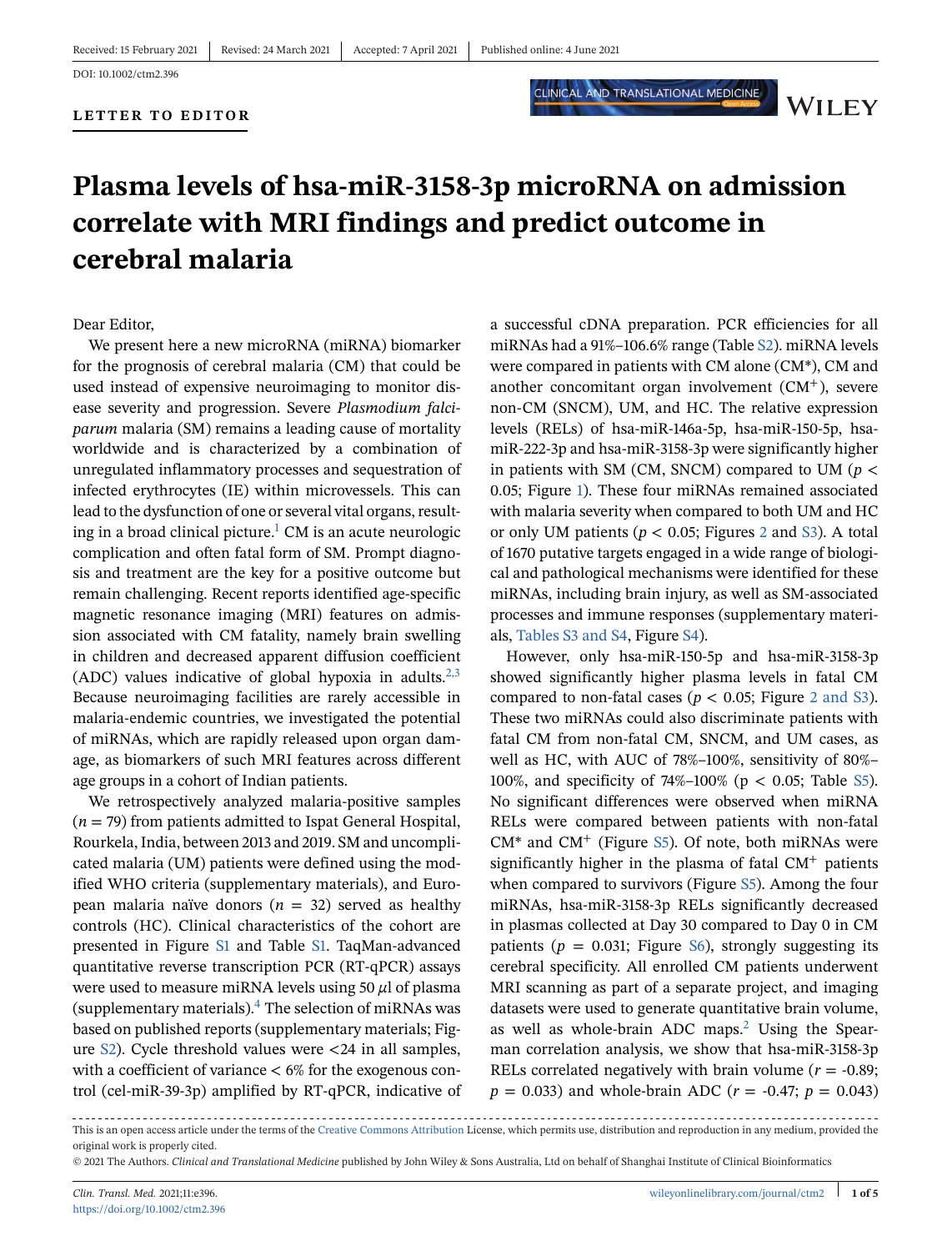<span id="page-1-0"></span>

**FIGURE 1** Plasma miRNA levels in SM. Levels of 10 selected miRNAs in plasma samples from Indian patients with SM, including fatal and non-fatal CM ( $n = 5$  and 37, respectively), non-fatal SNCM ( $n = 23$ ), were compared to samples from UM patients from the same population  $(n = 14)$ . Each miRNA was allocated a color at random to facilitate their identification throughout the manuscript. Relative expression levels (RELs) were calculated with respect to the mean of two endogenous controls (hsa-miR-30d-5p and hsa-miR-191-5p) and compared between patients with different malaria severity groups. Statistical differences were obtained from Mann-Whitney U test. T bars represent median and interquartile ranges. (\* $p < 0.05$ , \*\* $p < 0.005$ , \*\*\* $p < 0.0005$ )

on admission in children and adults, respectively (Figure [3\)](#page-2-0).

Previous reports demonstrated that the expression and levels of circulating human miRNAs are highly sensitive to physiological and pathological stimuli.<sup>[5](#page-4-0)</sup> As a result, their changes in response to infection by *Plasmodium falciparum* raise the possibility of new diagnostic and poten-tially prognostic tools for SM patients.<sup>[6](#page-4-0)</sup> Here, we show that hsa-miR-3158-3p levels on admission can both discriminate between SM and UM patients and predict CM fatality. Our results also suggest that hsa-miR-3158-3p could be used as a diagnostic tool for severe/cerebral falciparum malaria across all age groups. In CM patients, we demonstrate for the first time that plasma hsa-miR-3158-3p levels are negatively correlated with brain volume and wholebrain ADC values. This indicates that the production of hsa-miR-3158-3p is decreased in CM patients with high brain volume on admission, a feature associated with a poor outcome in children[.2,3](#page-4-0) Inversely, hsa-miR-3158-3p levels increased in patients with low global ADC values on admission, a hallmark of fatal adult  $CM<sup>2</sup>$  Such hypoxiaspecific signal in the brain is consistent with the mechanical obstruction of cerebral microvessels by sequestered  $IE$ ,<sup>7</sup> which may result in higher hsa-miR-3158-3p production. Indeed, elevated circulating levels of hsa-miR-3158-3p were reported in patients recovering from ischemic stroke.<sup>[8](#page-4-0)</sup> Its expression was also found significantly increased in an in vitro model of neurodegenerative disorders in response to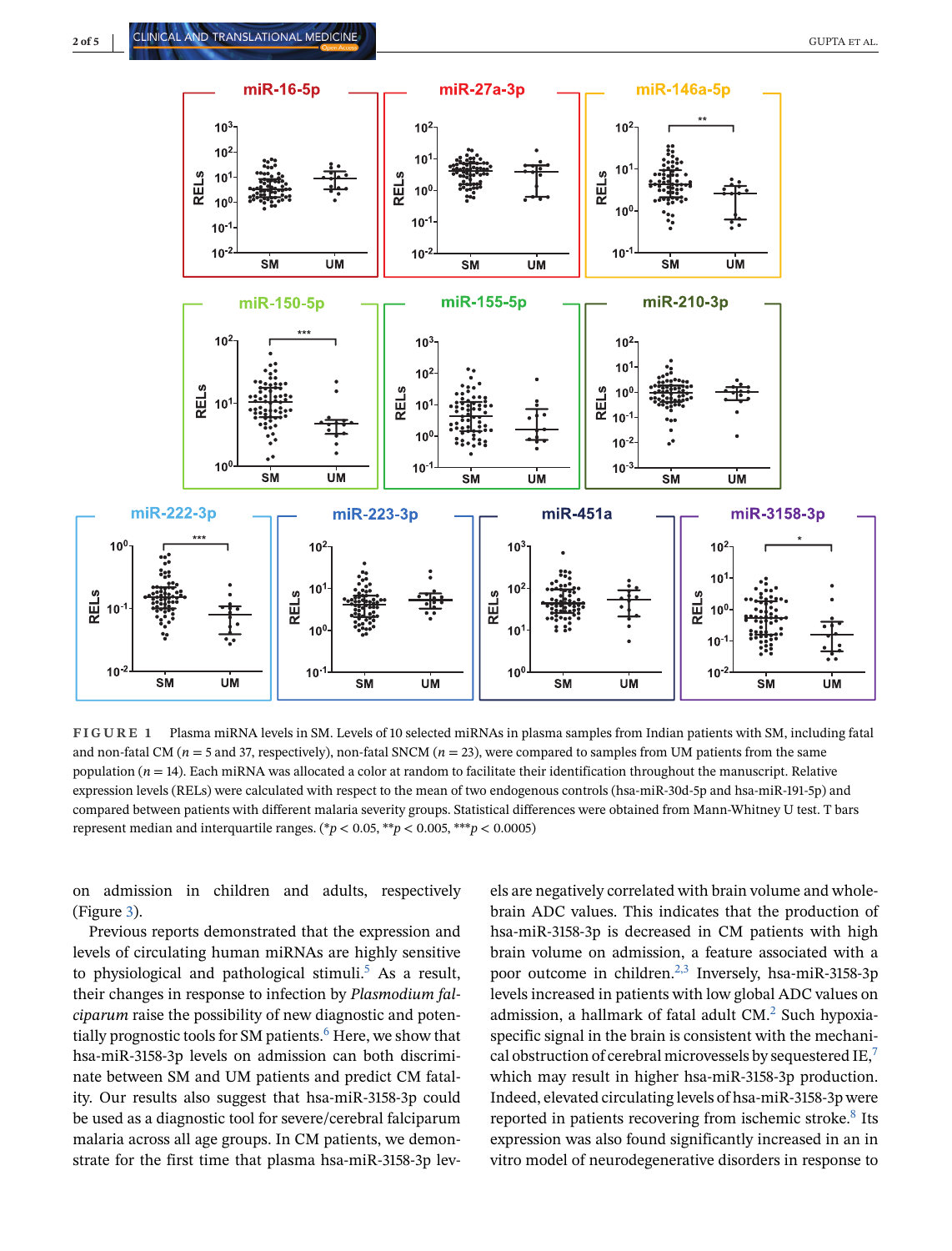<span id="page-2-0"></span>

**FIGURE 2** Association of miRNA plasma levels with malaria severity and CM fatality. Relative expression levels (RELs) of hsa-miR-146a-5p, hsa-miR-150-5p, hsa-miR-222-3p, and hsa-miR-3158-3p, all significantly higher in SM patients, were further compared between (A) patients with different malaria severity groups and European healthy controls (HC) as well as (B) patients with fatal CM and non-fatal CM. RELs were calculated with respect to the mean of two endogenous controls (hsa-miR-30d-5p and hsa-miR-191-5p) and compared. Statistical differences were obtained from Mann-Whitney U test. T bars represent median and interquartile ranges. (\**p* < 0.05, \*\**p* < 0.005, \*\*\**p* < 0.0005)

Abbreviations: CM, cerebral malaria; UM, uncomplicated malaria; SNCM, severe non-cerebral malaria.



**FIGURE 3** Correlation matrices between miRNA and MRI features in CM patients. Spearman's correlation test was used to assess the correlation between MRI data and miRNAs in children (≤16 years) (A) and adults (>16 years) (B). The color gradient symbolizes the strength of correlation for each comparison, and non-significant correlations are marked with a cross Abbreviations: ADC, apparent diffusion coefficient.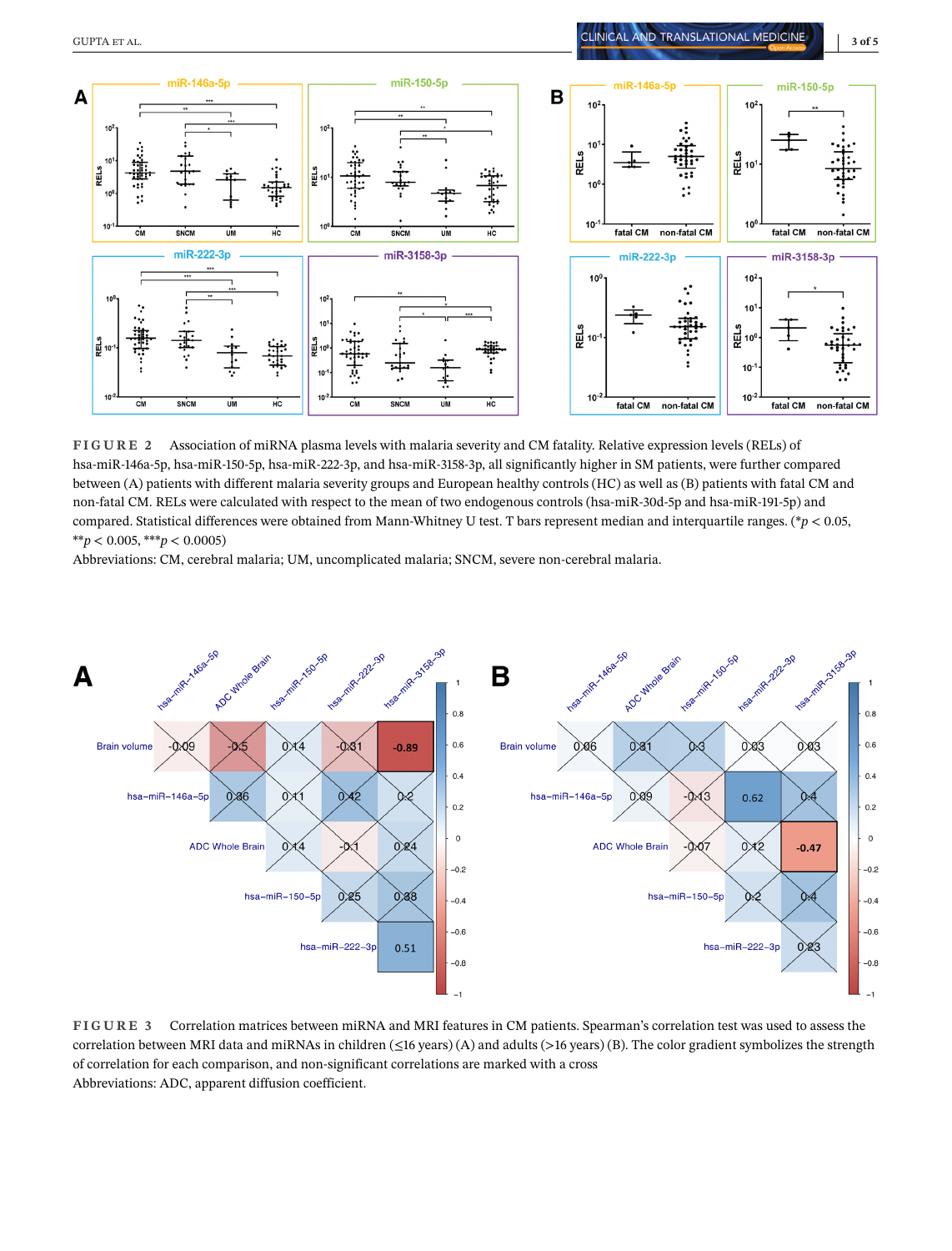oxidative stress. $9$  Hypoxic conditions trigger the production of reactive oxygen species and favor oxidative stress,  $10$ potentially further contributing to the high plasma levels of hsa-miR-3158-3p observed in fatal CM patients. The results of our clustering analysis confirmed that some of the gene targets of hsa-miR-3158-3p are involved in hypoxia-related processes, including HIF-1 signaling (hsa04066), response to hypoxia (GO:0001666) and cellular response to hypoxia (GO:0071456). Additional validations of the association between brain-specific hypoxia and the increased production of hsa-miR-3158-3p are needed. Further limitations include our small sample size, which led to the loss of significance for some of our candidates when Benjamini-Hochberg correction was applied (Table S6), and potential discrepancies in miRNA baselines between European controls and Indian patients. However, this is the first correlation analysis between MRI datasets and miRNA levels in CM patients, which opens new avenues for prognosis in this devastating disease.

In conclusion, hsa-miR-3158-3p represents a promising biomarker candidate for CM prognosis across age groups that may be considered instead of neuroimaging to monitor disease progression and, potentially, inform clinical management in the future by helping the selection of adjunctive treatment targeting brain swelling and/or hypoxic injury.

# **ACKNOWLEDGMENT**

We would like to thank the patients and their guardians/families for their participation in this study. We thank the Director in Charge and the clinical staff of Ispat General Hospital in Rourkela for their support and dedication, as well as the Director of the Institute of Life Sciences in Bhubaneswar for allowing us to use its Infectious Disease Biology Unit to conduct laboratory work in Rourkela.

# **CONFLICT OF INTEREST**

The authors declare that there is no conflict of interest that could be perceived as prejudicing the impartiality of the research reported.

## **ETH ICS, CONSENT, AND PERMISSION**

Ethical approval was obtained from the Indian Council of Medical Research (TDR589/2010/ECDII), as well as from the institutional review boards from New York University School of Medicine (S12-03016), the London School of Hygiene and Tropical Medicine, Heidelberg University, and Ispat General Hospital, Rourkela, Odisha, India. A signed informed consent was obtained from all participants and/or their legal guardians. In accordance with the Health Insurance Portability and Accountability Act,

patient details were kept confidential using a unique study number.

## **AUTHOR CONTRIBUTIONS**

Sanjib Mohanty conceptualized the original MRI study of CM pathogenesis at IGH. Himanshu Gupta and Samuel C. Wassmer designed and conceptualized the miRNA analysis. Himanshu Gupta carried out the molecular determinations, bioinformatics, and statistical analyses. Praveen K. Sahu oversaw the recruitment of study patients, their follow-up scans, and the collection, processing and storage of samples. Rajyabardhan Pattnaik, Anita Mohanty, Megharay Majhi, and Sanjib Mohanty managed patients during their hospitalization and collected the clinical data. Angelika Hoffmann designed the MRI sequence, led the imaging analyses and reviewed all cases. Akshaya K. Mohanty performed clinical laboratory work. Lukas Pirpamer generated the brain volume and ADC data. Himanshu Gupta and Samuel C. Wassmer generated the first draft of the manuscript and all authors contributed to its preparation.

# **AVA ILAB IL ITY OF DATA AND MATERIALS**

Anonymized data are available upon request.

## **ROLE OF THE FUNDER/SPONSOR**

Funders had no role in the study design, data collection, analysis and interpretation, manuscript preparation, and journal selection for publication. The corresponding authors confirm that they have all the data generated in the study and had final responsibility for the decision to submit for publication.

> Himanshu Gupta $1,\S$ Praveen K. Sahu<sup>2[,§](#page-4-0)</sup> Rajyabardhan Pattnaik<sup>3</sup> Anita Mohanty3 Megharay Majhi<sup>4</sup> Akshaya K. Mohanty<sup>5</sup> Lukas Pirpamer $1, \pm$ Angelika Hoffmann $6,7$ Sanjib Mohanty<sup>2, §</sup> Samuel C. Wassmer<sup>1[,§](#page-4-0)</sup>  $\bullet$

*<sup>1</sup> Department of Infection Biology, London School of Hygiene and Tropical Medicine, London, UK <sup>2</sup> Center for the Study of Complex Malaria in India (CSCMi), Rourkela, Odisha, India <sup>3</sup> Department of Intensive Care, Ispat General Hospital, Rourkela, Odisha, India <sup>4</sup> Department of Radiology, Ispat General Hospital, Rourkela, Odisha, India*